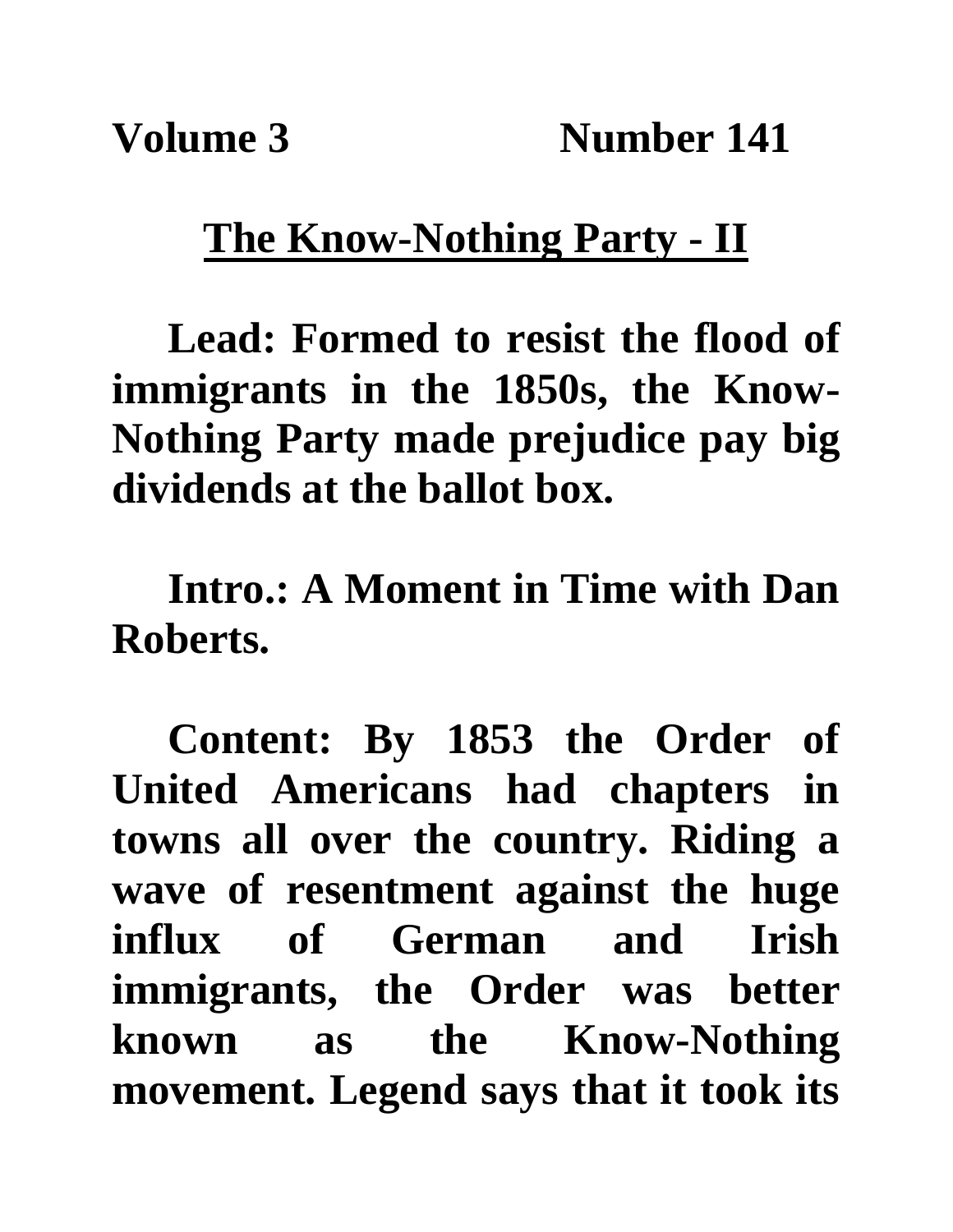**name from what members said to questions about the Order's secret meetings - "I know nothing."**

**In 1854 the Know-Nothings formed the American Party, ran hundreds of candidates for local, state and national office, and scored big victories. Voters were worried about an economic downturn, runaway inflation caused in part by the gold flowing out of the California gold fields, and growing crime in major cities, and were frustrated about problems created by expanding industry and the spread of railroads. These so-called nativists were generally white and Protestant and they resented the new immigrant's willingness to vote in blocs. Sensing the hostility of their surroundings, Irish**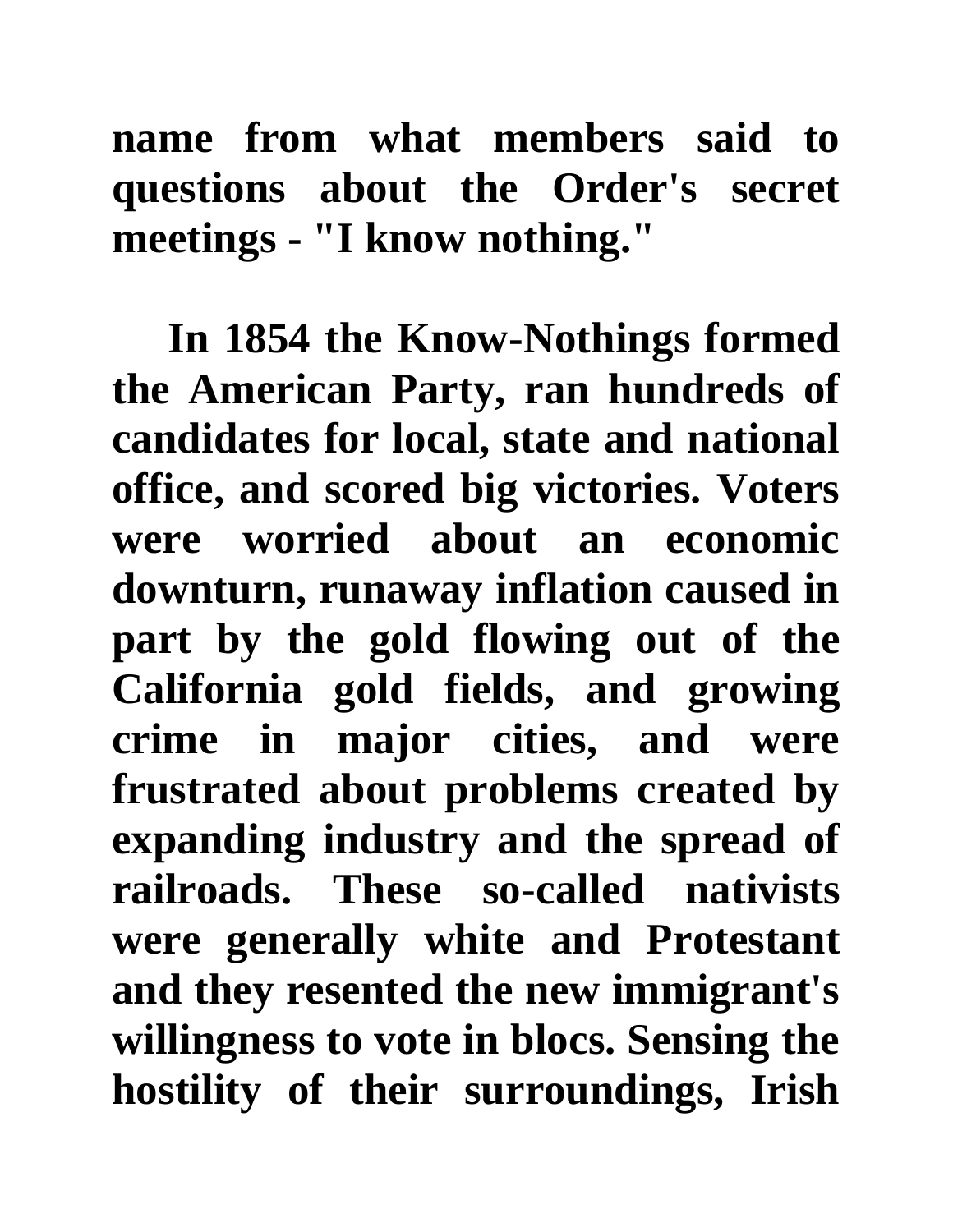**Catholics and Germans for sheer survival voted together to elect big city machine politicians who promised them concessions and protection.**

**In the off-year elections of 1854, with little organization and few national leaders, the Know-Nothings elected over a hundred congressmen, eight governors and countless local officials. In Massachusetts for instance, the governor, all state senators and US congressmen, and 376 of the 379 state representatives were Know-Nothings. Their legislative program, born as it was of bigotry and prejudice, proved to be surprisingly progressive. Except in the deep South, Know-Nothings opposed slavery. In Massachusetts, the Know-Nothing**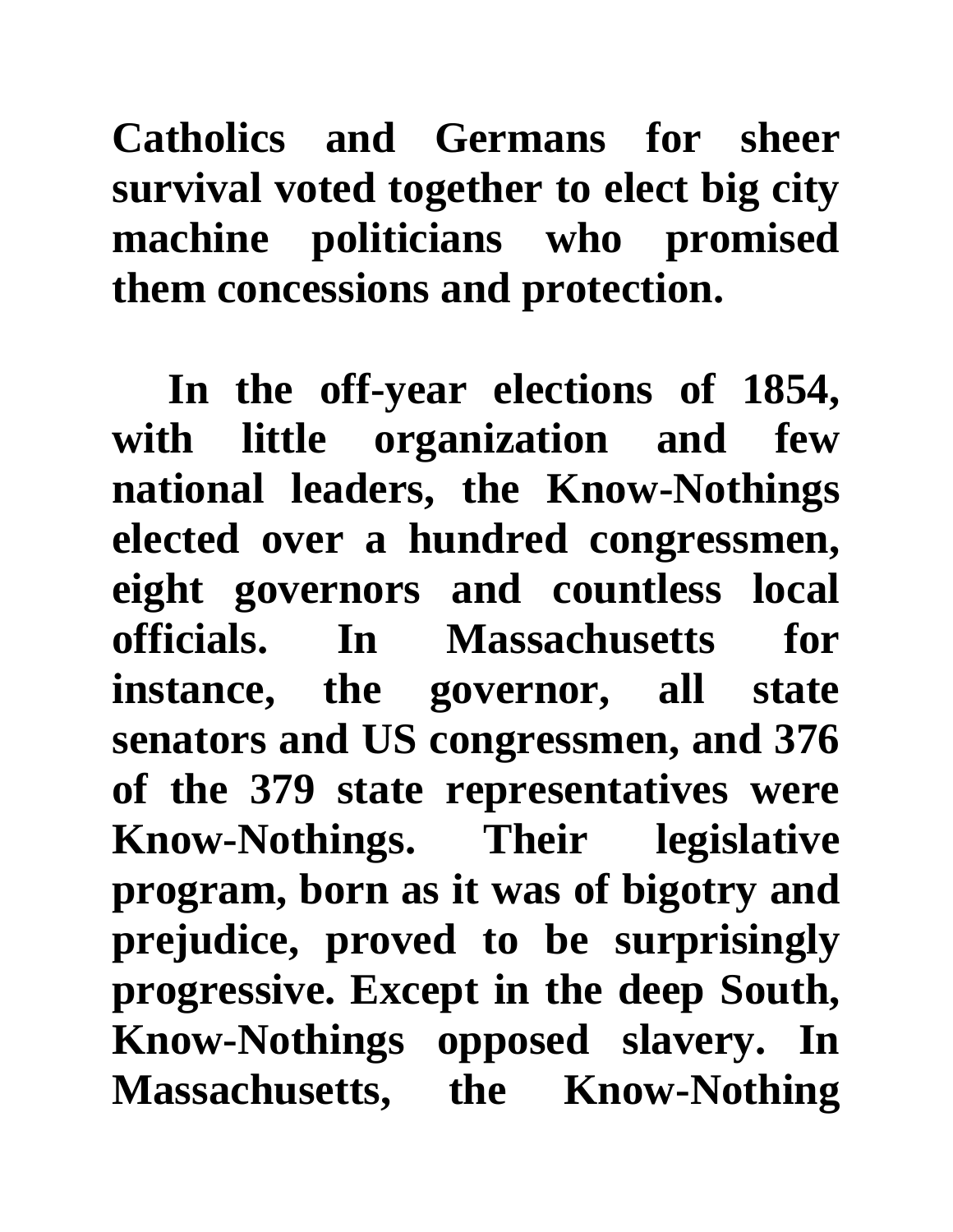**General Court desegregated the public schools and passed laws forbidding imprisonment for debt and allowing married women to bring legal suit in court, to make wills, and to work without the consent of their husbands.** 

**The Know-Nothing movement almost immediately began to die. It had been a coalition of wildly varied interests united only by a temporary upsurge of immigration. In 1856 the Party's candidate, former President Millard Fillmore, only carried one state. That wave of new immigrants had begun to recede, its threat seemed less imposing and Americans had moved on to more important concerns. War over slavery and state sovereignty loomed just over the horizon and a**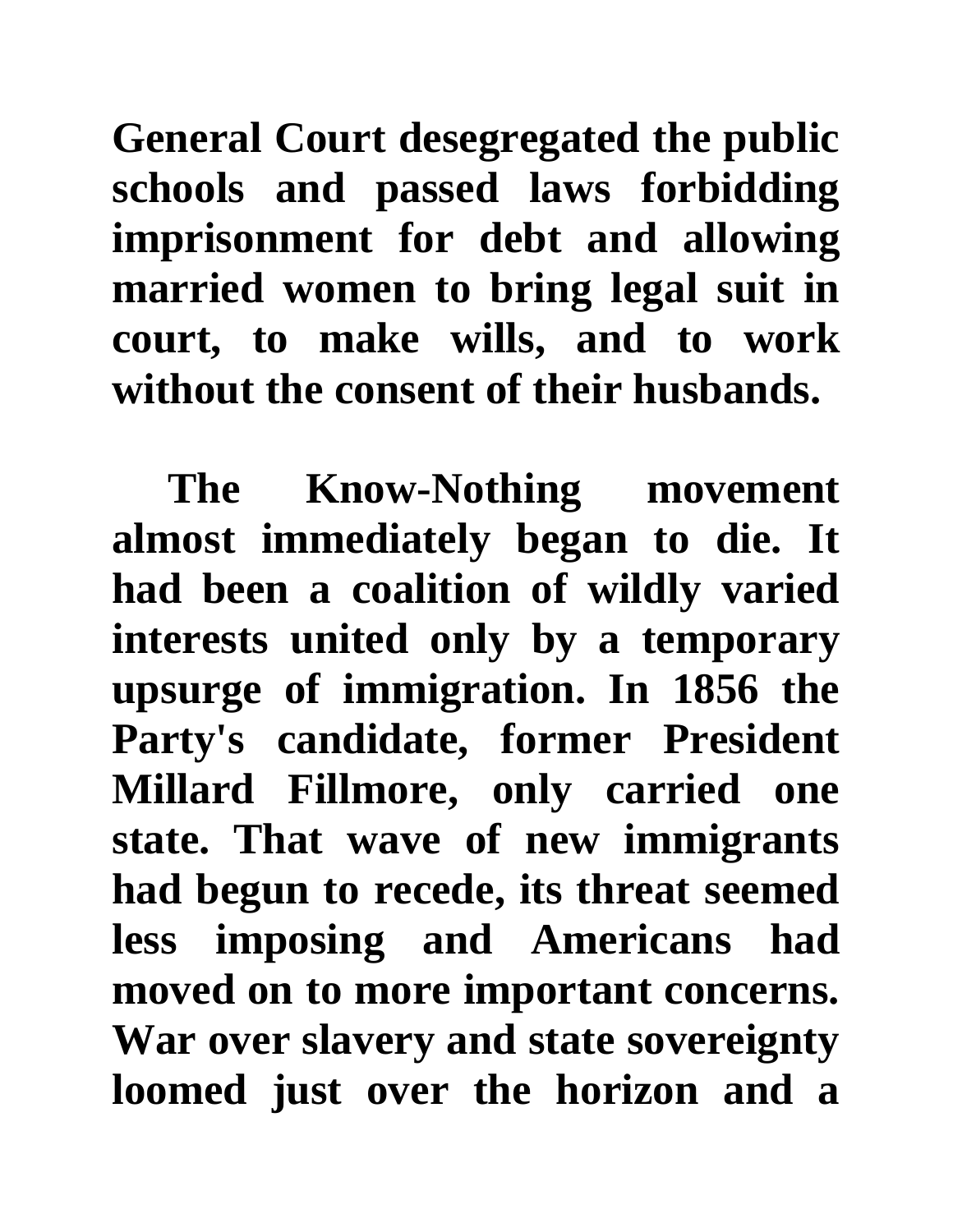**new, vigorous political movement, the Republicans, had risen out of the Midwest to take the place of the dying Whig Party. The spectacular career of the Know-Nothing Party was over but similar and periodic explosions of antiimmigrant fervor have been an ironic but regular feature of the political life of this nation of immigrants.** 

**At the University of Richmond, this is Dan Roberts.**

## **Resources**

- **Baker, Jean H.** *Ambivalent Americans: The Know-Nothing Party in Maryland.* **Baltimore, MD: Johns Hopkins University Press, 1977.**
- **Mulkern, John R.** *The Know-Nothing Party in Massachusetts: The Rise and Fall of a People's Movement.* **Boston, MA: Northeastern University Press, 1990.**